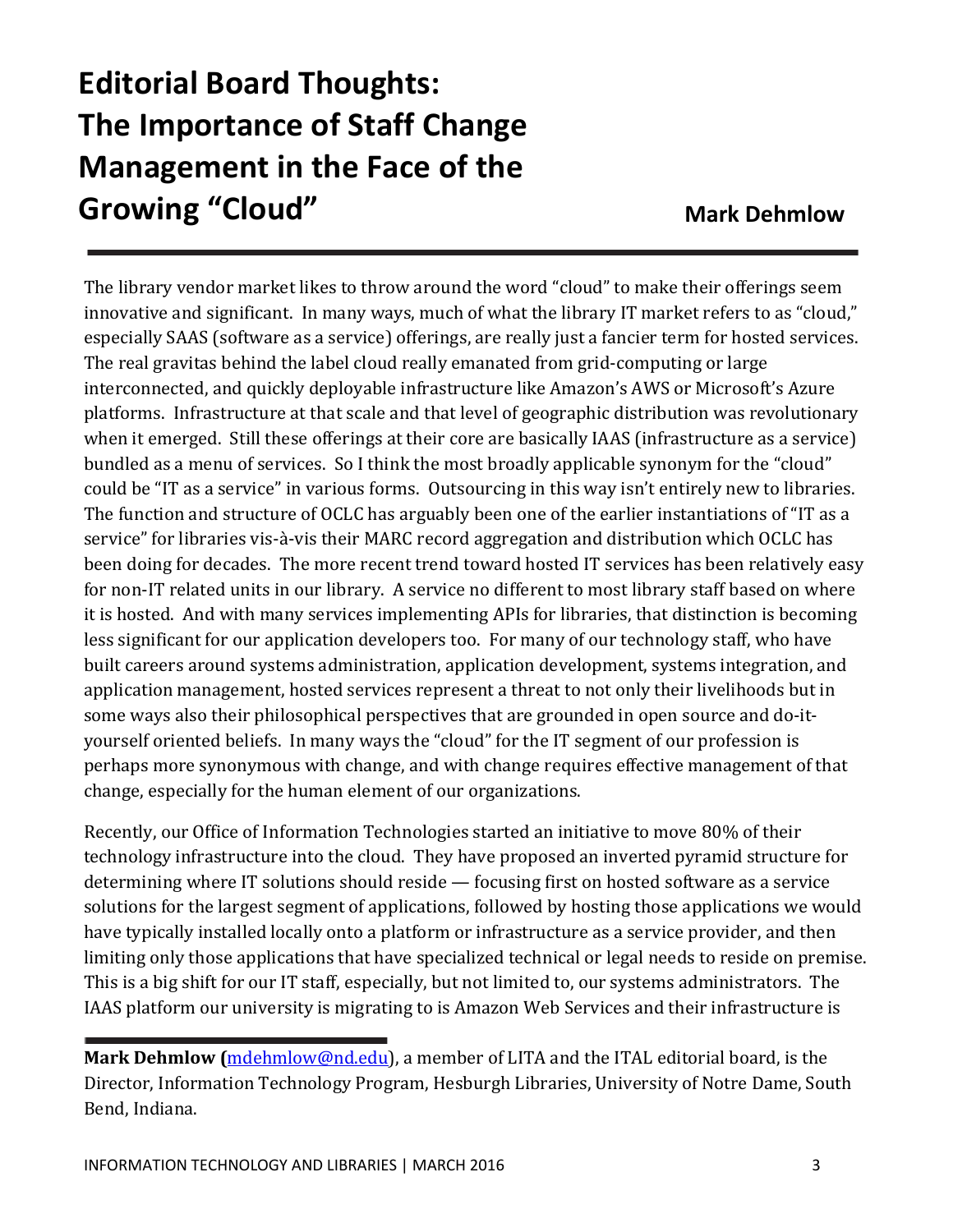largely accessible via a web dashboard, so that the myriad of tasks our systems administrators took days and weeks to do can now, in some adjusted way, be accomplished with a few clicks. This example is on one extreme end of the spectrum as far as IT change goes, but simultaneously, we have looked at the vendor market to lease pre-packaged tools that support standard functions in academic libraries and can be locally branded and configured with our data — things like course guides, A-Z journal lists, scheduling events, etc. The overarching goals of these efforts are cost savings and increased velocity and resiliency of infrastructure, but also and perhaps more important, is giving us flexibility in how we invest our staff time. If we are able to move high level tasks from staff to a platform, then we will be able to reallocate our staff's time and considerable talent to take on the constant stream of new, high level technology needs.

Partnering with the University, we are aiming towards their defined goal of moving 80% of our technical infrastructure into the "cloud." We have adopted their overall strategy of approach to systems infrastructure, at least in principle and are integrating into our own strategy significant consideration for the impact of these changes on our staff. Our organization has recognized that people form not only habits around process, but also personal and emotional attachments to why we do things the way we do them, both from a philosophical as well as a pragmatic perspective. Our approach to staff change is layered as well as long term. We know that getting from shock to acceptance is not an overnight process and that staff who adopt our overarching goals and strategy as their own will be more successful in the long term. To make this transition, we have developed several strategic approaches:

- 1. Explaining the Case: My experience is that staff can live through most changes as long as they understand why. Helping them gain that understanding can take some time, but ultimately having that comprehension will help them fully understand our strategic goals as well as help them make decisions that are in alignment with the overall approach. I often find it is important to remember that, as managers, we have been a part of all of the change conversations and we have had time to assimilate ideas, discuss points of view, and process the implications of change. Each of our staff needs to go through the same process and it is up to leadership to guide them through that process and ensure they get to participate in similar conversations. It is tempting to want to hit an initiative running, but there is significant value in seeding those discussions gradually over a somewhat gradual time period to more holistically integrate staff into the broader vision. It is important to explain the case for change multiple times and actively listen to staff thoughts and concerns and to remember to lay out the context for change, why it is important, and how we intend to accomplish things. Then reassure, reassure, and reassure. The threats to staff may seem innocuous or unfounded to managers, but staff need to feel secure during a process to ultimately buy in.
- 2. Consistency and Persistence: Staff acceptance doesn't always come easy nor should it necessarily. Listening and integrating their perspectives into the planning and

EDITORIAL BOARD THOUGHTS: THE IMPORTANCE OF STAFF CHANGE MANAGEMENT IN THE FACE OF THE GROWING "CLOUD" | DEHMLOW | doi: 10.6017/ital.v35i1.8965 4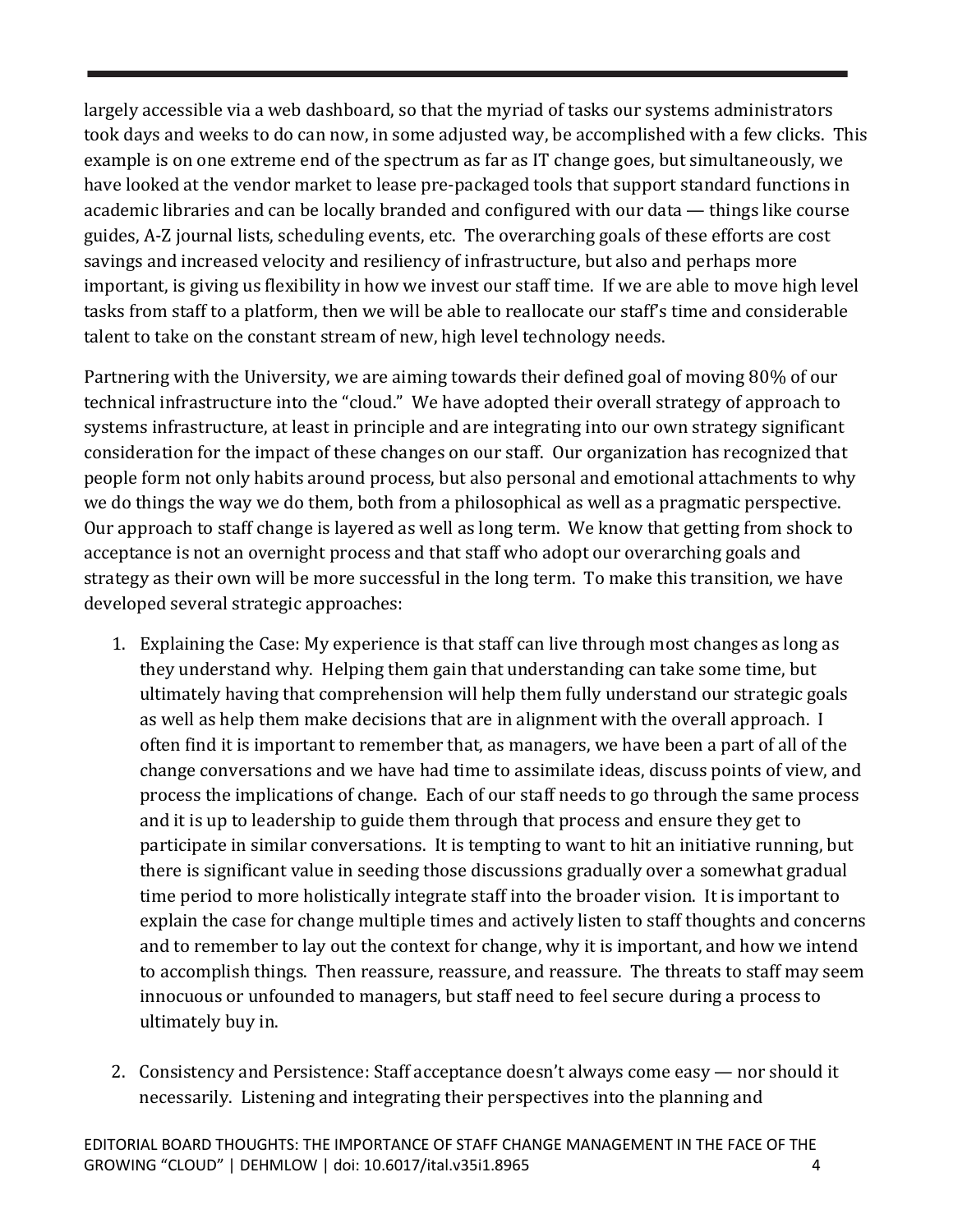implementation process can help demonstrate that they matter, but equally important is that they feel our approach is built on something solid. Stability is reinforced through consistency in messaging. Not only in individual consistency, but also team consistency, and upper management consistency — everyone should be able to support and explain messaging around a particular change. Any time staff approach me and say, "it was much easier to do it this other way," I talk about the efficiency we will garner through this change and how we will be able to train and repurpose staff in the future. The more they hear the message, the more ingrained it becomes, and the more normative it begins to feel.

- 3. Training and Investment: IT futures require investment, not just in infrastructure, but also in skill development. We continue to invest significantly in providing some level of training on new technologies that we implement. That training will not only prove to staff that you are invested in their development as well as their job security, but it will also give them the tools they need to be successful in implementing new technologies. Change is anxiety inducing because it exposes so many unknowns. Providing training helps build confidence and competence for staff, reducing anxieties and providing some added engagement in the process. It also gives them exposure to the real world implementation of technologies where they can begin to see the benefits that you have been communicating for themselves.
- 4. Envisioning the Future: Improvements and Roles One of the initial benefits we will be getting from recouping staff time is around shoring up our processes. We have generally had a more ad hoc approach to managing the day to day. It has been difficult to institute a strong technical change management process, in part, because of time. We will be able to remove that consideration from our excuses as we take advantage of the "cloud." The net effect will be that we will do our work more thoughtfully and less ad hoc and use better defined processes that will meet group-developed expectations. In addition to doing things better, we do expect to do things differently. With fewer tasks at the operational level, we believe we will be able to transition staff into newly defined roles. Some of these roles include DevOps Engineers, a hybrid of application engineering (the dev) and systems administration (the ops), these staff will help design automation and continuous integration processes that allow developers to focus on their programming and less on the environment they are deploying their applications in; Financial Engineers who will take system requirements and calculate costs in somewhat complex technical cloud environments; Systems Architects who will be focused on understanding the smorgasbord of options that can be tied together to provide a service to meet expected response performance, disaster recovery, uptime, and other requirements; and Business Analysts who will focus on taking technical requirements and looking at all of the potential approaches to solve that need whether it be a hosted service, a locally developed solution, an implementation of an open source system, or some integration of all or some of the